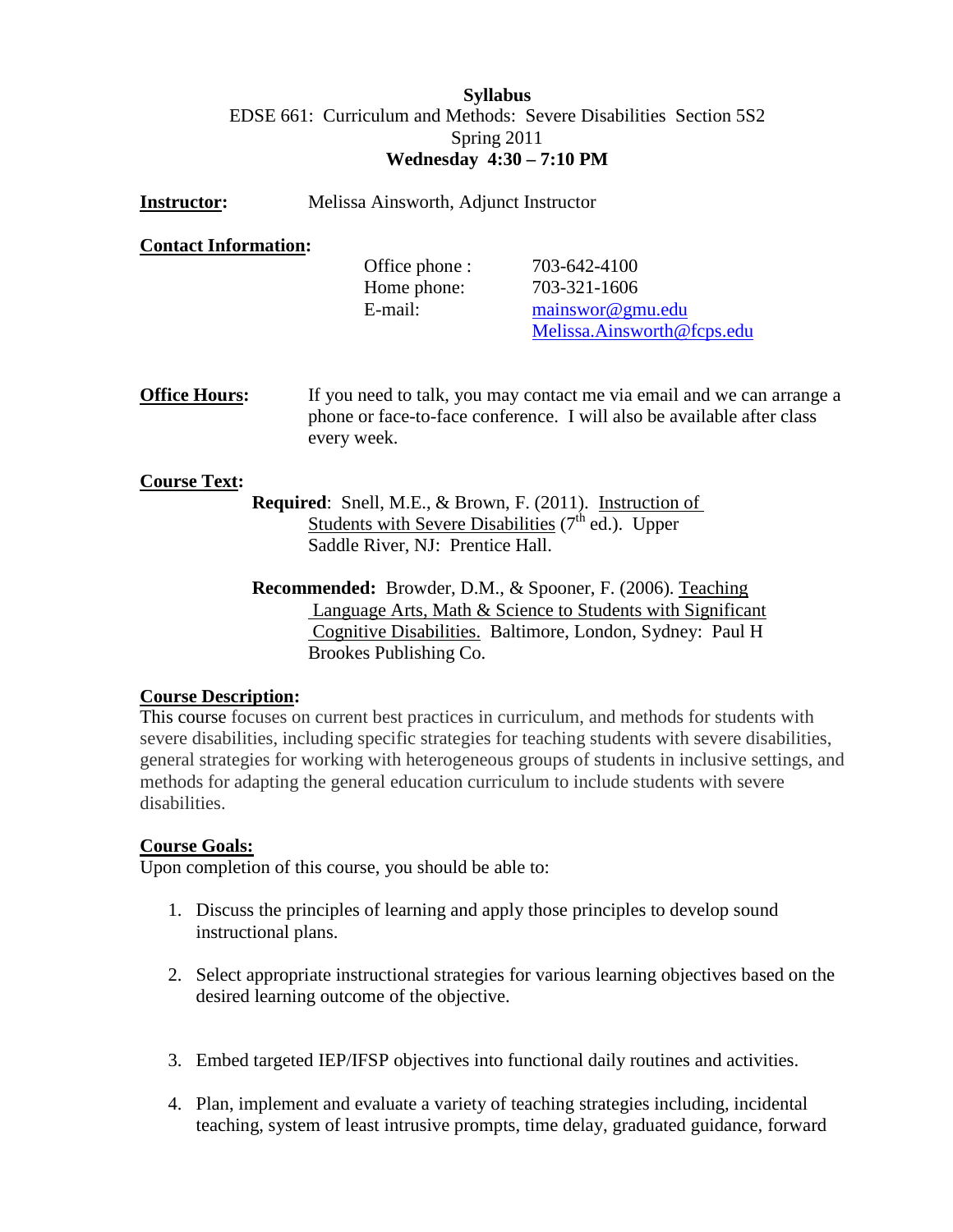and backward chaining, shadowing, shaping, task analysis, and consequential strategies.

- 5. Write an instructional program that includes an instructional objective, task analysis, teaching strategy, method of reinforcement and data collection plan.
- 6. Collect ongoing data on student progress, interpret the results and modify instruction based on the results.
- 7. Understand general education teaching practices that promote inclusion of students with severe disabilities in the general education curriculum.
- 8. Adapt and modify general education curriculum and activities to meet the instructional needs of students with severe disabilities.
- 9. Discuss the role of paraprofessionals in the classroom.

# **Course Requirements:**

This course is designed to provide you with the skills needed to deliver instruction effectively to students with severe disabilities in a variety of settings. Class sessions will involve the use of lectures, discussions, demonstrations, hands-on practice and case studies. You will be expected to participate actively in class by asking and answering questions, making comments, and completing in-class activities, for which you will receive participation points. Come to class having completed the reading and assignments, and ready to participate. The assignments for this course are designed to give you a chance to demonstrate practical application of the course content. I encourage questions, comments and active discussions.

The assignments have been developed to provide you with a variety of ways to demonstrate your understanding of the course material. They will provide you with an opportunity to:

- Demonstrate effective teaching strategies for working with students with severe disabilities
- Practice organizational strategies for addressing student needs within a variety of settings
- Teach students with severe disabilities using techniques learned in class, recording data and evaluating the program
- Adapt or modify the curriculum or activities from an inclusive setting to meet the needs of a learner with severe disabilities
- Apply the concepts learned throughout the course to critically analyze and respond to case studies

# **Attendance**:

This class is designed to be interactive and rigorous. This is so your learning is optimized. Your attendance in class is important and *required*. If you are absent, your class activity grade for that date will be 0. **In class Activities may NOT be made up**. Please contact the instructor if you know ahead of time that you will not be in class on a particular day due to illness or an emergency.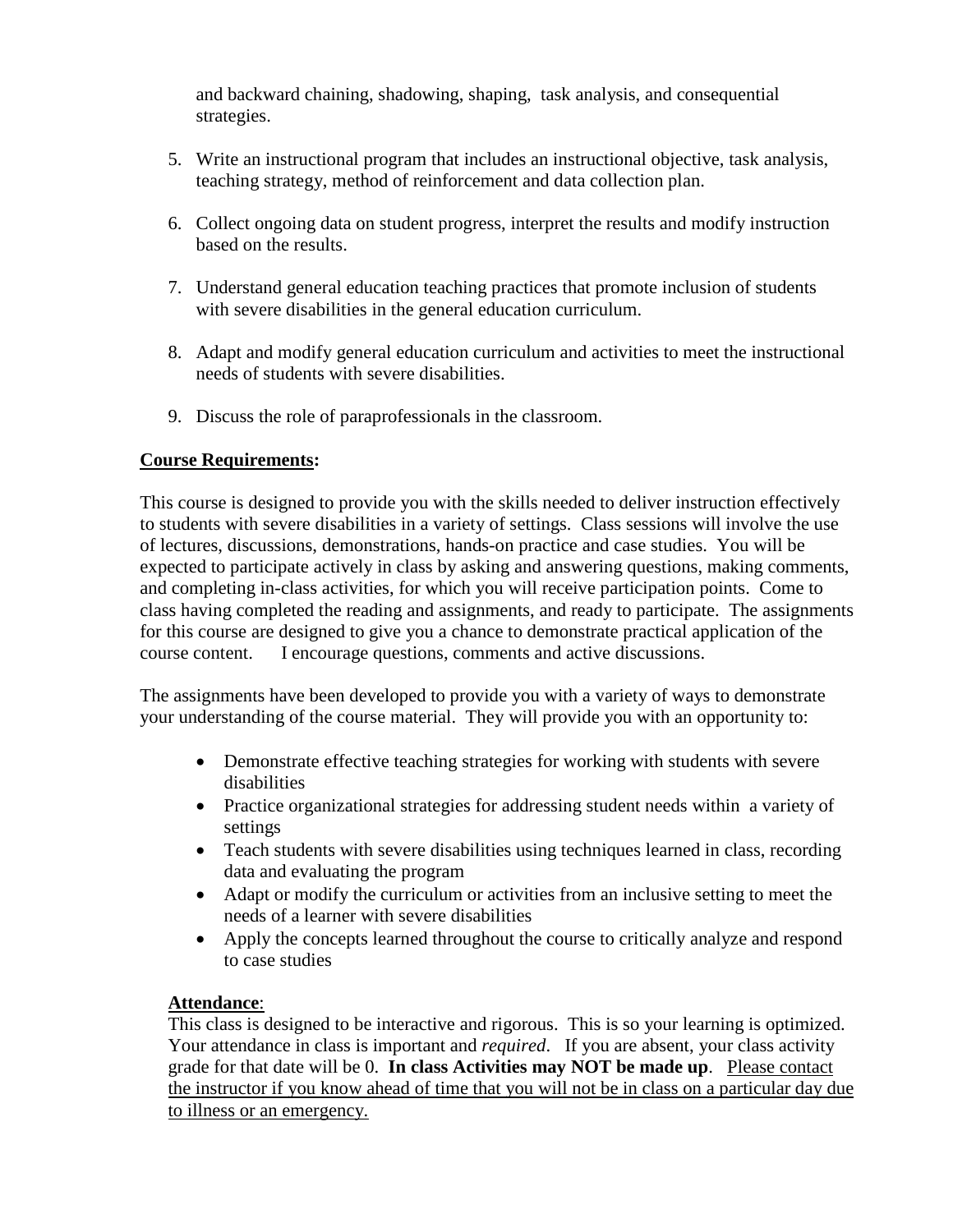# **Class Schedule** :

A class schedule of reading assignments and assignment due dates will be handed out the first night of class.

## **Inclement Weather:**

In the case of inclement weather, please check the following sources for information regarding closure of the University: University phone number (703-993-1000) or visit the university website [\(www.gmu.edu\)](http://www.gmu.edu/). If the University is open class will be held.

### **GSE Syllabus Statements of Expectations**

The Graduate School of Education (GSE) expects that all students abide by the following: *Student Expectations*

- Students must adhere to the guidelines of the George Mason University Honor Code [See [http://academicintegrity.gmu.edu/honorcode/\]](http://academicintegrity.gmu.edu/honorcode/).
- Students with disabilities who seek accommodations in a course must be registered with the George Mason University Office of Disability Services (ODS) and inform their instructor, in writing, at the beginning of the semester [See [http://ods.gmu.edu/\]](http://ods.gmu.edu/).
- Students must follow the university policy for Responsible Use of Computing [See [http://universitypolicy.gmu.edu/1301gen.html\]](http://universitypolicy.gmu.edu/1301gen.html).
- Students are responsible for the content of university communications sent to their George Mason University email account and are required to activate their account and check it regularly. All communication from the university, college, school, and program will be sent to students solely through their Mason email account.
- Students must follow the university policy stating that all sound emitting devices shall be turned off during class unless otherwise authorized by the instructor.
- Students are expected to exhibit professional behaviors and dispositions at all times.

#### *Campus Resources*

- The George Mason University Counseling and Psychological Services (CAPS) staff consists of professional counseling and clinical psychologists, social workers, and counselors who offer a wide range of services (e.g., individual and group counseling, workshops and outreach programs) to enhance students' personal experience and academic performance [See [http://caps.gmu.edu/\]](http://caps.gmu.edu/).
- The George Mason University Writing Center staff provides a variety of resources and services (e.g., tutoring, workshops, writing guides, handbooks) intended to support students as they work to construct and share knowledge through writing [See [http://writingcenter.gmu.edu/\]](http://writingcenter.gmu.edu/).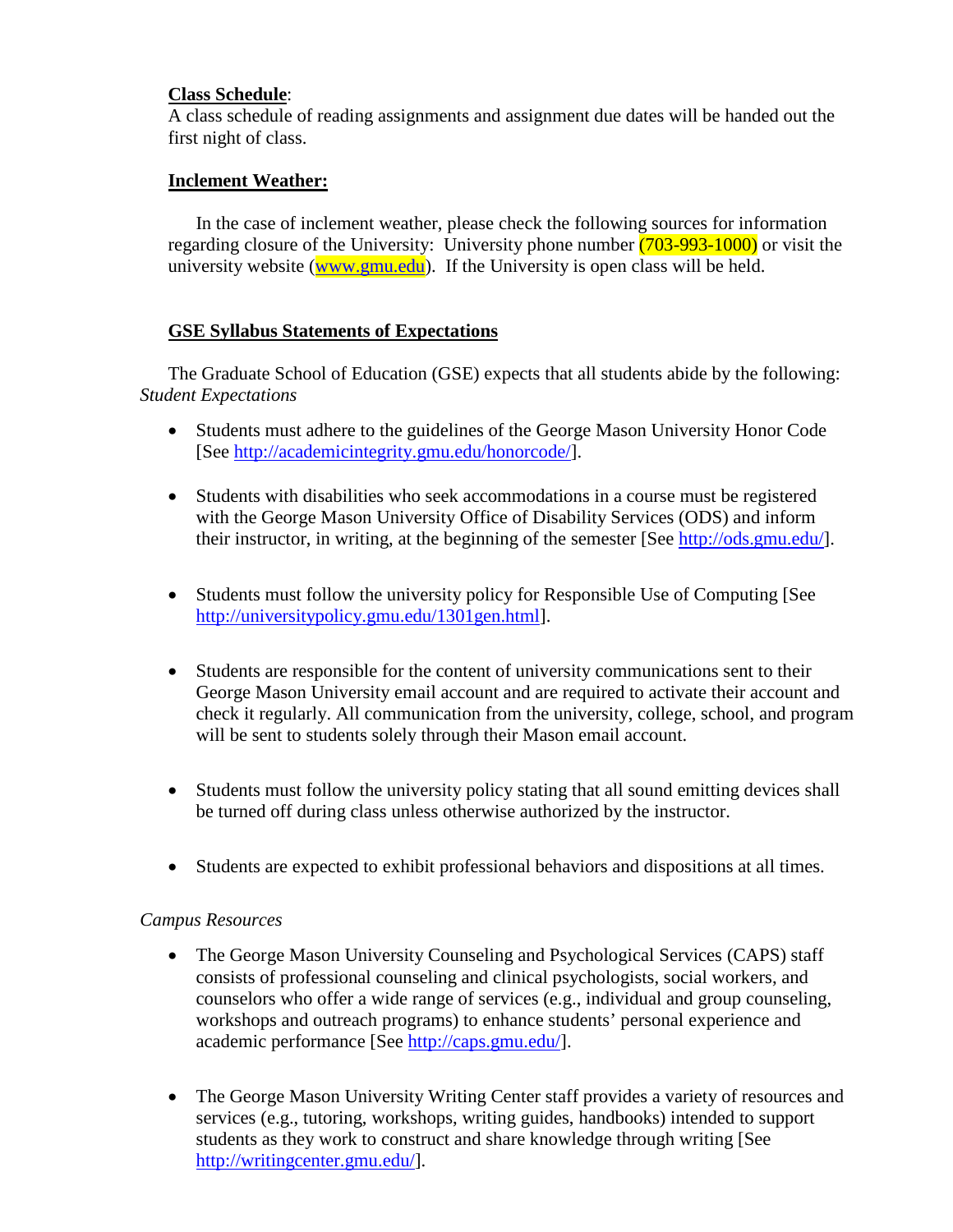Students are expected to exhibit professional behavior and dispositions. See gse.gmu.edu for a listing of these dispositions.

### **TaskStream Submission**

TaskStream [\(www.taskstream.com\)](http://www.taskstream.com/) is an electronic portfolio and assessment management tool that the SD Consortium is utilizing in part to meet accreditation requirements for the National Council of Accreditation of Teacher Education (NCATE) as well as for student portfolio evaluation purposes. EVERY student taking this course IS REQUIRED to upload and submit the signature assignment for this course to TaskStream for evaluation by the end of the semester..

The signature assignment(s) for this class is: *Instructional Plan (part 1 and 2)*

# **Assignments**

## Assignment # 1: **In-Class Activities**

During most class sessions, we will have an in-class activity or writing assignment for which you will be awarded points contributing to your final grade. There will be 11 activities. Each activity is worth 10 points and the lowest score will be dropped.

### Assignment # 2: **Instructional Program (Signature Assignment)**

Develop and implement an instructional program for teaching a new skill to a student with a **severe disability**. This assignment has 2 Sections. *Each section will be graded individually*.

*Instructional plan approval by instructor is required* before you can begin the assignment. Instructional plan proposal due date is listed on the week-by-week syllabus.

You will need to:

Submit a 1 paragraph proposal prior to implementing the program in which you:

- Provide the student/individual information: age, school placement, identified eligibility and/or disability, level of academic ability, other pertinent information such as verbal abilities and physical or behavioral limitations. (this information may be bulleted)
- Briefly Identify the objective and provide a rationale for teaching it to this person,
- Identify the teaching strategy selected

#### **Section 1:** due date listed on week-by-week syllabus

○ Write the instructional program plan or method:

- Describe student/individual thoroughly
- Describe the setting where instruction will occur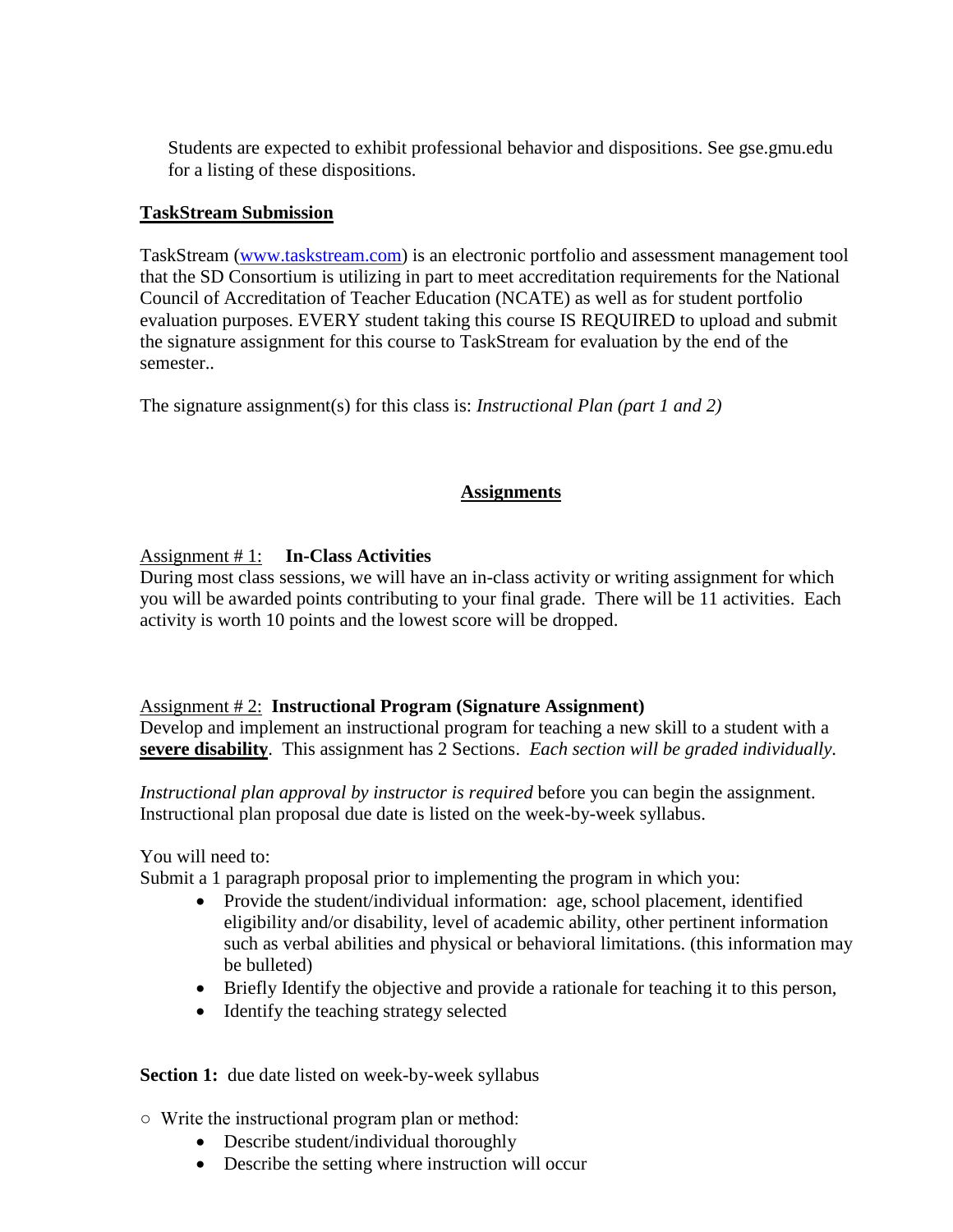- Describe the collaborative teaming you used to plan
- Include a complete instructional objective (conditions, behavior, and criterion and develop a data collection method and data collection sheets,)
- Describe teaching procedures, including antecedents, teaching strategies and consequences

**Section 2:** due date listed on week-by-week syllabus

○ Implement and record data on the program which you will present in a results section of your paper (**You must turn in your Data collection sheets with the final product)**  $\circ$  Provide a discussion of the program including evaluation of the program based on student performance, and limitations/suggestions for changes in future implementation. We will discuss the details in subsequent class sessions.

: \*\*(Please note that if you do not currently teach students with severe disabilities you will need to find a student outside of your class to develop a plan for.)

## Assignment # 3: **Classroom plan**

This assignment will require that you submit an hour by hour classroom plan for your students with disabilities for 5 consecutive days. You will additionally include 4 complete lesson plans (one for each subject that you teach). If you do not teach in a classroom for students with severe disabilities, you will need to do one of the alternative assignments. Everyone will include a selection of 2 "time fillers" from which you might choose when you need to fill a few minutes before lunch or at the end of the day. You will need to make copies of your "time filler activities" to share with the rest of the class.

: **Note:** Spelling, grammar and writing style are important components of professional writing. Accurate, clear, concise writing is required of all professionals and will be considered in the grading of all assignments. Written assignments will be evaluated for content, clarity, format, cohesiveness, and use of person-first language. Additionally, points will be deducted for spelling, grammatical, and word processing errors.

All written papers should follow the American Psychological Association format ( $6<sup>th</sup>$  edition) <http://www.apa.org/publications/>

# *Evaluation*

- 1. In class assignments
- 2. Case study
- 3. Class plan and filler activities
- 4. Exam

# *2 points will be deducted for each day that work is submitted late.*

It is recommended that students retain copies of all course products to document their progress through the GSE MR program. Products from this class can become part of your individual